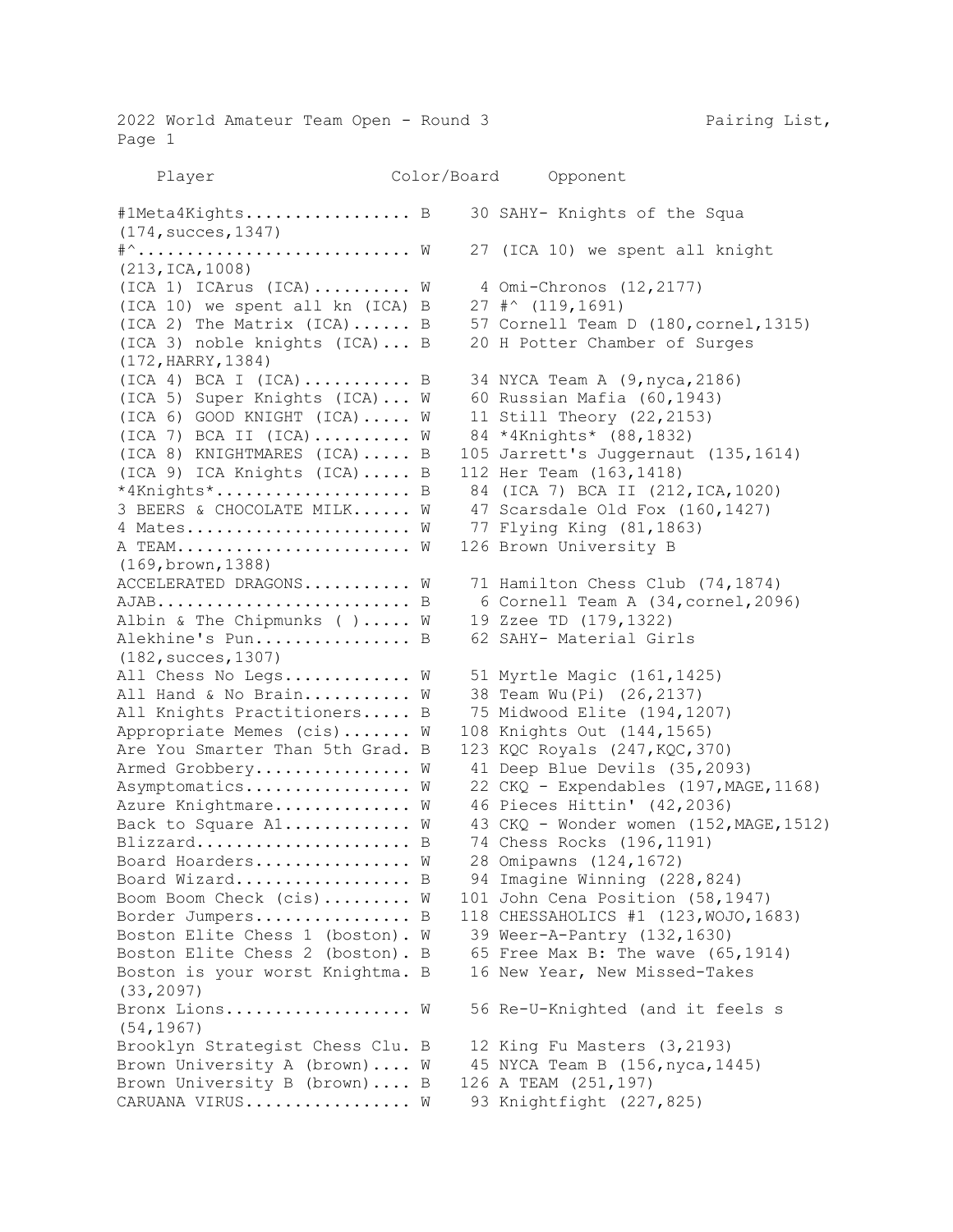Caruanicron Variant........... B 10 Corona Exchange Variation (21,2156) Chaturanga................... W 103 RU PLAYING THIS WEEKEND (191,RUTGER,1211) Check, Please!............... W 81 KNIGHTS OF COLUMBIA (85,1847) Check-file-A................. W 85 Make Your Move (216,961) Chess Bezos................... W 106 Cornell Team C (138, cornel, 1591) Chess in the Hood  $5 \ldots \ldots \ldots$ . B 96 Chess Middle (229,798) Chess Middle................. W 96 Chess in the Hood 5 (106,1778) Chess Nuts Roasting on an Ope. B 55 Hyperactive Dragons (166,1409) Chess Rocks................... W 74 Blizzard (78,1871) CHESSAHOLICS #1 (WOJO)........ W 118 Border Jumpers (237,696) Chessaholics 2 (WOJO)......... W 79 Kryptoknights (83,1857) Chessbrah Power Bottoms....... B 67 Move C4 Blows (67,1903) Chessin Out ( ).............. W 18 Eastern Tigers (142,1577) ChessNyc1 (NYCHE)............. B 15 CKQ - Stormtroopers (168,MAGE,1393) ChessNyc2 (NYCHE)............. B 64 Strangers in the Knight (183,1284) ChessNyc3 (NYCHE).............. B 59 pushing Pawns (59,1944) ChessNyc4 (NYCHE) ............ W 88 Innovators - South Jersey (96,1809) CKQ - A team (MAGE)........... B 21 Covid Attack, Omicron Variati (91,1824) CKQ - All Stars (MAGE)........ W 111 H Potter Goblet of Pfizer (238,HARRY,693) CKQ - Expendables (MAGE)...... B 22 Asymptomatics (95,1810) CKQ - Fantastic four (MAGE)... B 25 SAHY-- The 4 Blunders of (199,succes,1164) CKQ - Four knights (MAGE)..... B 87 E 4 Effort (93,1815) CKQ - Future GM's (MAGE)...... W 52 LI Kingsmen (50,1989) CKQ - Griffindors (MAGE)...... W 92 Kasparov the friendly ghost (100,1793) CKQ - Jersey boys (MAGE)...... W 26 Inflation's Finest (118,1695) CKQ - Lightning theives (MAGE) W 98 Moderna Defense: Omicron (108,modern,1758) CKQ - Rafa21 (MAGE)........... B 17 Westpoint 1 (170,west,1387) CKQ - Stormtroopers (MAGE).... W 15 ChessNyc1 (28,NYCHE,2129) CKQ - Wonder women (MAGE)..... B 43 Back to Square A1 (37,2088) CKQ-LAST STAND (MAGE)......... W 23 NYCA Team C (195,nyca,1199) Club Degenerates.............. W 109 Doyle's Destroyers (233,746) Cornell Team A (cornel)....... W 6 AJAB (16,2165) Cornell Team C (cornel)....... B 106 Chess Bezos (221,923) Cornell Team D (cornel).......  $W = 57$  (ICA 2) The Matrix (56, ICA, 1953) Corona Exchange Variation..... W 10 Caruanicron Variant (154,1493) Counterattack Crew............ B 40 Team That Beat Us (29,2129) Covid Attack, Omicron Variati. W 21 CKQ - A team (184,MAGE,1275) Danger Sam Returns............. B 36 Rockland Chess Club Losers (117,1697) Deep Blue Devils............... B 41 Armed Grobbery (121,1689) DeezKnights.................. W 63 GILL KNIGHTS (187,1237) Destructive Knights and Bisho. W 100 Navy 1 (177, navy, 1326) Doyle's Destroyers............ B 109 Club Degenerates (155,1459) Dr. Toad's Chess Trackers..... W 119 thx4urQueen (239,648) Duda, where's my Carlsen?..... B 69 Lowerbucks 1 (188,1234)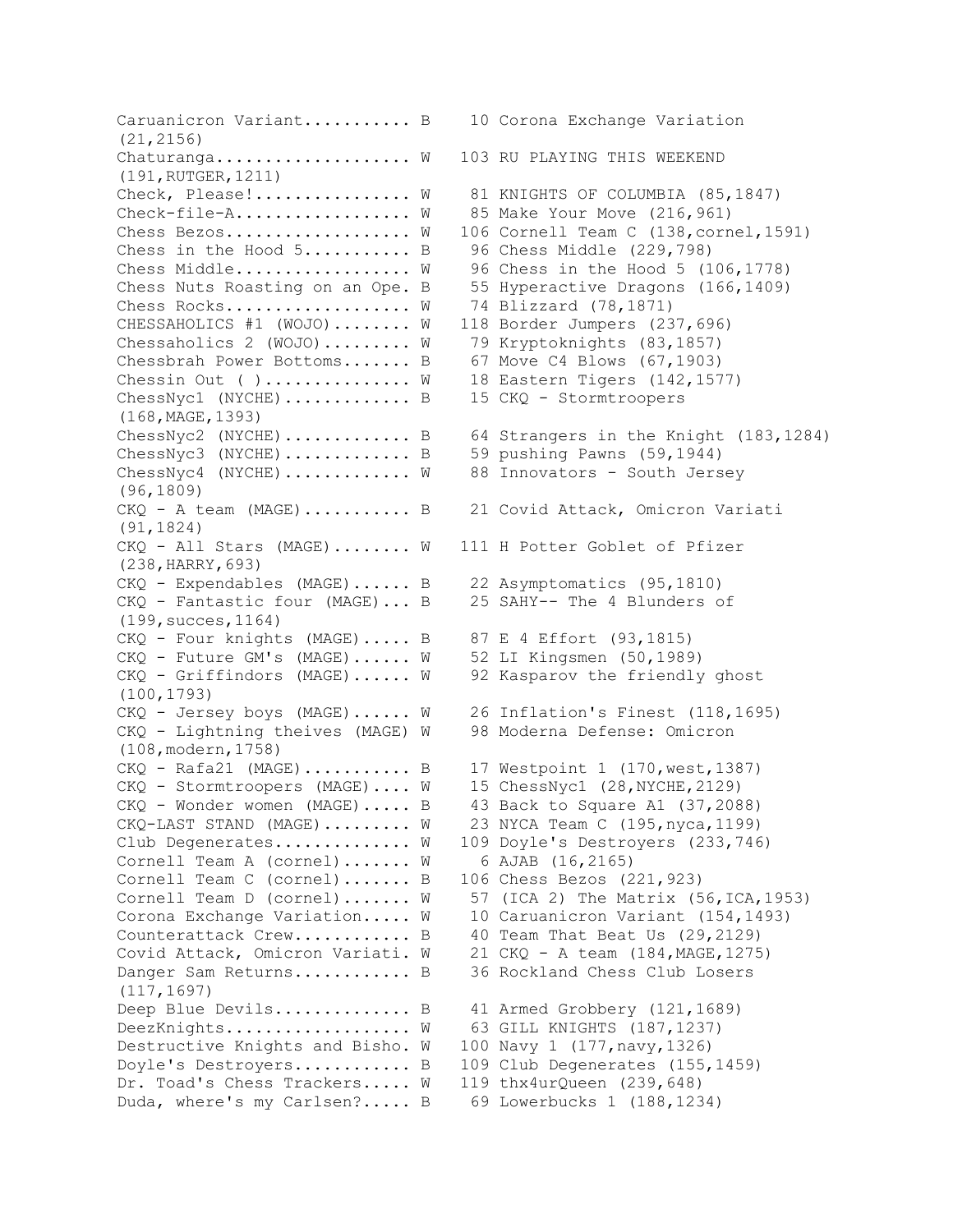EAGLEC22 ( ).................. B 97 Omicron East (107,1773) East Brunswick Chess Club..... W 33 Notorious Pawns (8,2188) Eastern Tigers................ B 18 Chessin Out (45, ,2030) En Passant or Checkmate....... B 107 Isolated Pawns Need A Booster (141,1580) en passants.................. W 53 Masked Maters (165,1413) Fartlsen Forever.............. B 35 Russian to Push Pawns in Ukra (10,2182) Fighting Inflation by Deflati. W 73 Rock N Rooks (203,1155) Finally, we can lose in perso. B 86 Princess Gambit (215,981) Finding Nepo........................ B 50 Take me back to the Ballroom (147,1555) Finegold's Chair............... B 49 KxC5 (47,2002) Flying King................... B 77 4 Mates (204,1149) Four Knights in Quarantine.... B 102 Westpoint 2 (200, west, 1162) Four Strong Squares........... B 110 SAHY-- Dawn of the Knights (235,succes,727) Free Max B: The wave......... W 65 Boston Elite Chess 2 (189,boston,1229) French men don't fou'en mate.. W 120 King's Revenge (241,631) French Variants............... W 14 Sons of Bishops (20,2157) GILL KNIGHTS.................. B 63 DeezKnights (63,1925) GMs4life..................... W 3 My Pawn Identifies As A Queen (30,2125) Go e4th Unafraid.............. B 76 Hang Your King and Win a Priz (198,1166) H Potter - Prisoner of (HARRY) W 90 How are you, Ke2? (98,1800) H Potter Chamber of Su (HARRY) W 20 (ICA 3) noble knights (76,ICA,1872) Hamilton Chess Club........... B 71 ACCELERATED DRAGONS (192,1209) Hang Your King and Win a Priz. W 76 Go e4th Unafraid (80,1868) Hou's Your Daddy?............ W 7 Knight Riders (90,1825) How are you, Ke2?.............. B 90 H Potter - Prisoner of Mask (223,HARRY,868) HydroxychloroKings: 2nd Dose.. W 8 Knightmare5 (18,2162) Hyperactive Dragons.......... W 55 Chess Nuts Roasting on an Ope (53,1968) I KID You Not, We're Gonna Wi. W 95 LORDS OF THE 64 (230,785) ICN........................... W 2 Pawnsylvania (6,2189) Imagine Winning.............. W 94 Board Wizard (101,1789) Innovators - South Jersey..... B 88 ChessNyc4 (217, NYCHE, 956) John Cena Position............ B 101 Boom Boom Check (185,cis,1270) Just a team name................  $B = 44$  Zugzwang Clan  $(133, 1627)$ 

Dynamic Home Creations........ W 117 London Lovers (236,cis,723) E 4 Effort....................  $W$  87 CKQ - Four knights (218, MAGE, 953) Ersatz Wildebeasts........... W 104 Ready's Pawndemic (219, HARRY, 944) Four Knights..................... B 78 YaacAttack Dacha Squad (82,1859) H Potter Goblet of Pfi (HARRY) B 111 CKQ - All Stars (159,MAGE,1427) Her Team...................... W 112 (ICA 9) ICA Knights (240, ICA, 635) High Rising 7'th Rank Pawn.... B 24 What's Your Team Name (175,1347) Inflation's Finest............ B 26 CKQ - Jersey boys (202, MAGE, 1155) Isolated Pawns Need A Booster. W 107 En Passant or Checkmate (224,849) Jarrett's Juggernaut......... W 105 (ICA 8) KNIGHTMARES (220, ICA, 942) karamelashum.................. W 124 royal academy two (248, royal, 287)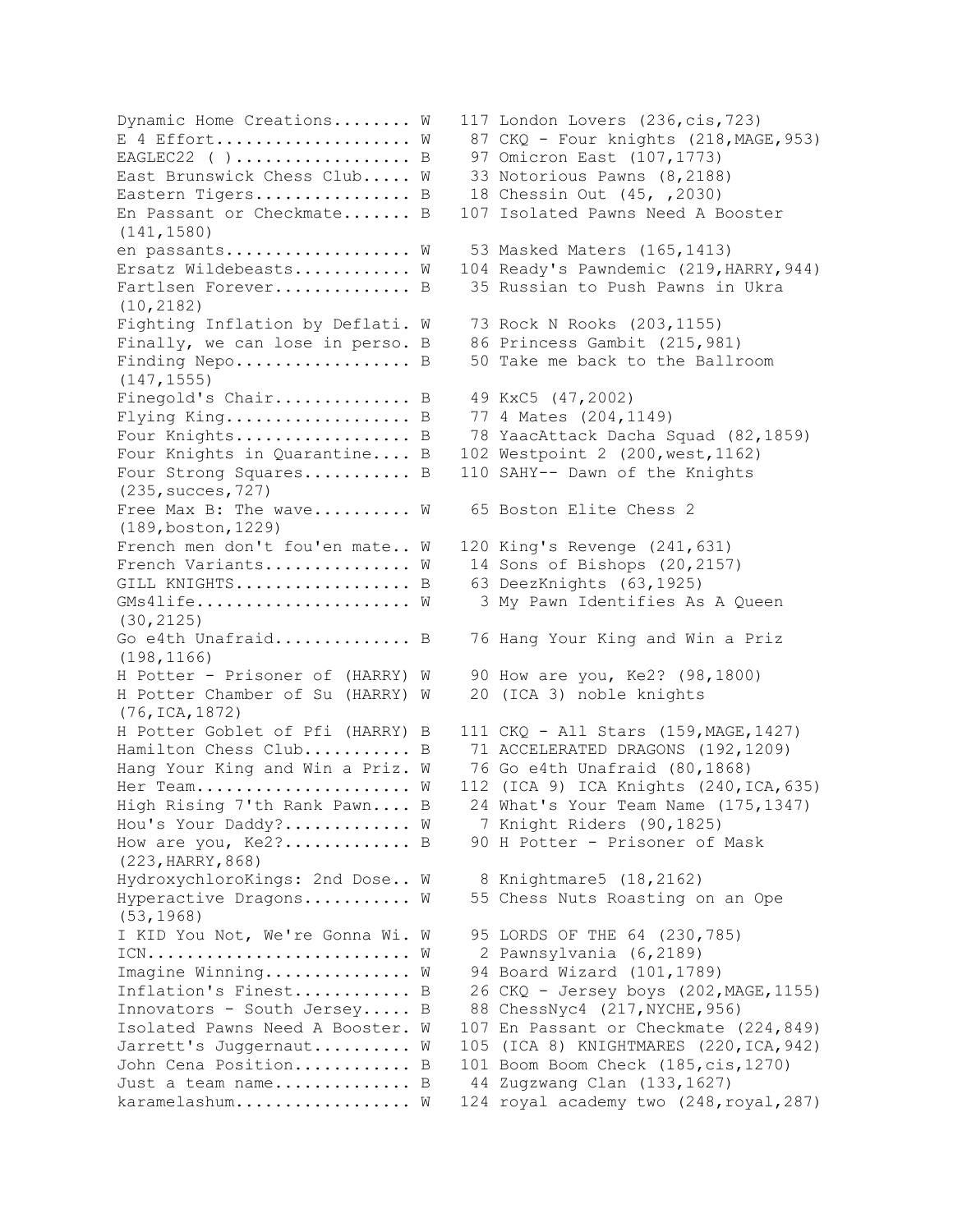Kasparov the friendly ghost... B 92 CKQ - Griffindors (226, MAGE, 846) King Arthur and His 3 Knights. B 99 royal academy three (252,royal,101) King Fu Masters.............. W 12 Brooklyn Strategist Chess Clu (128,1656) King me!............................ B 68 Rutgers Scarlet Knights (190,1220) King's Revenge................. B 120 French men don't fou'en mate (143,1574) Knight Riders.................... B 7 Hou's Your Daddy? (17,2164) Knightfight.......................... B 93 CARUANA VIRUS (102,1789) Knightmare5....................... B 8 HydroxychloroKings: 2nd Dose (39,2074) KNIGHTS OF COLUMBIA........... B 81 Check, Please! (208,1101) Knights Out................... B 108 Appropriate Memes (231,cis,771) Knights Who Say NIH........... B 13 Year of the Force (13,2174) KQC Kings of Chess (KQC)...... B 116 ROCHESTER 2 (71,ROCK,1886) KQC Knights of the Squar (KQC) B 61 PRINCETON CLEMENTINE (61,TIGERS,1942) KQC Queens of Chess (KQC)..... W 66 Terrifying Thrashers (66,1907) KQC Royals (KQC)............. W 123 Are You Smarter Than 5th Grad (150,1544) KQC Tempo & a Dream (KQC)..... B 48 Waiting for Omega (145,1563) Kryptoknights................... B 79 Chessaholics 2 (206, WOJO, 1132) KxC5.......................... W 49 Finegold's Chair (162,1418) LI Kingsmen................... B 52 CKQ - Future GM's (149, MAGE, 1548) LITTLES GAMBIT ( )............ W 54 Losing Nepo - A true clown f (52,ROCK,1972) London Lovers (cis)........... B 117 Dynamic Home Creations (75,1873) LORDS OF THE 64............... B 95 I KID You Not, We're Gonna Wi (105,1779) Losing Nepo - A true cl (ROCK) B 54 LITTLES GAMBIT (157, ,1443) Lowerbucks 1.................. W 69 Duda, where's my Carlsen? (72,1883) Make Your Move................. B 85 Check-file-A (89,1829) Masked Maters................... B 53 en passants (51,1985) MASKS UP, ZOOM ON ( )......... B 83 Spicy Chicken (210, cis, 1072) Midwood Elite................ W 75 All Knights Practitioners (79,1869) Millburn Ninja Empire Chess T. B 125 Who Keres? (153,1494) Missing Zo...................... B 122 PatzersPawn (246,514) Moderna Chess Opening (modern) W 9 Poughkeepsie Chess Club (140,1582) Moderna Defense: Omic (modern) B 98 CKQ - Lightning theives (234,MAGE,731) Move C4 Blows................ W 67 Chessbrah Power Bottoms (193,1208) My Pawn Identifies As A Queen. B 3 GMs4life (11,2181) Myrtle Magic................... B 51 All Chess No Legs (49,1994) MYRTLE MAYHEM................ W 121 Rookie Four (Re4) (146,1561) Navy 1 (navy)................... B 100 Destructive Knights and Bisho (55,1962) Navy 2 (navy)................... B 29 Suffocating Chess Lives (125,1666) Nepo Played What??............ B 72 PRINCETON TANGERINE (5,TIGERS,2191) Nepomniouchie................. W 32 Rain Man (116,1699)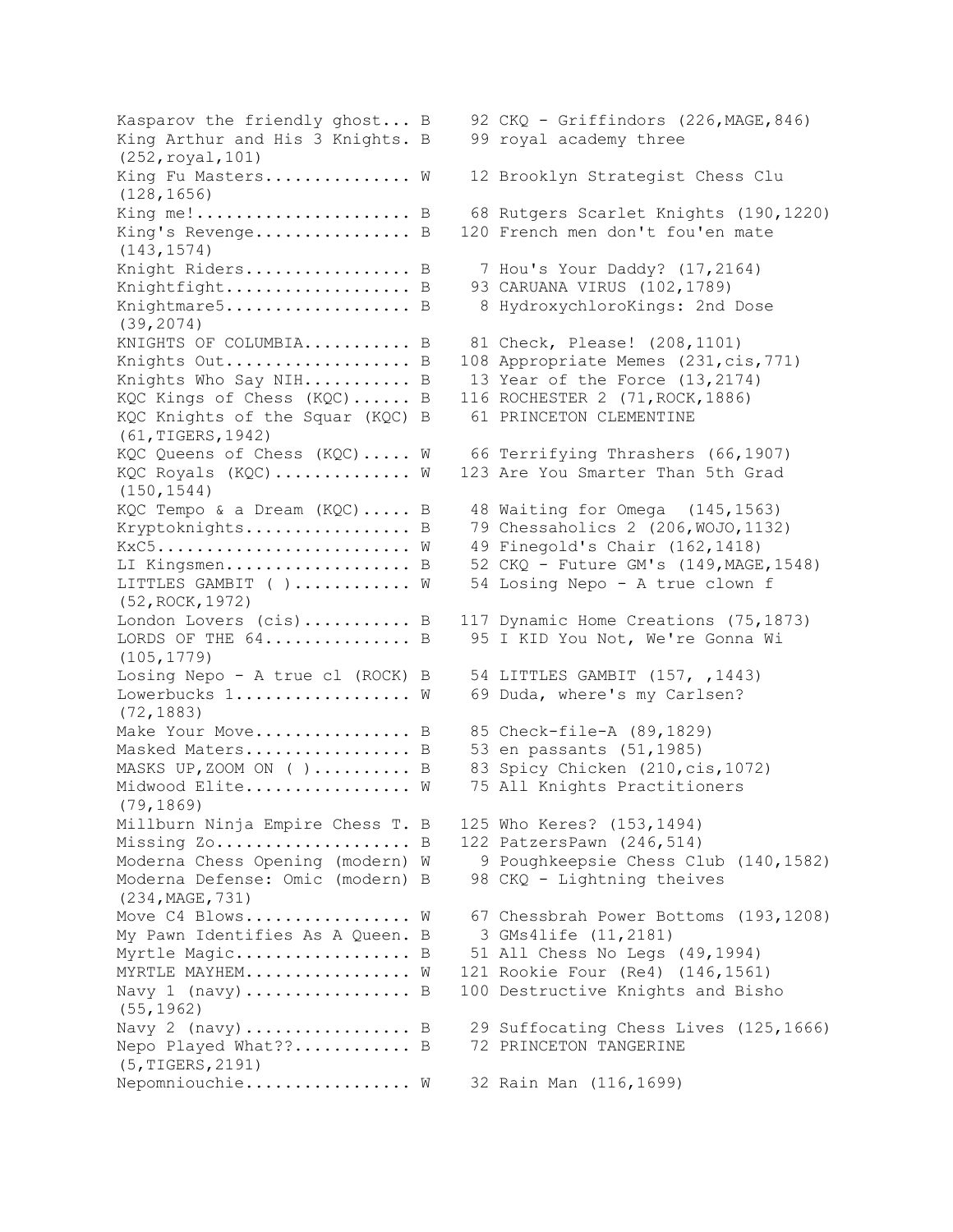New Year, New Missed-Takes.... W 16 Boston is your worst Knightma (134,1625) Notorious Pawns............... B 33 East Brunswick Chess Club (113,1731) NYCA Team A (nyca)............  $W = 34$  (ICA 4) BCA I (120, ICA, 1691) NYCA Team B (nyca)............ B 45 Brown University A (41, brown, 2044) NYCA Team C (nyca)............ B 23 CKQ-LAST STAND (103, MAGE, 1787) NYCA Team D (nyca)........... B 82 UCVTS Monarchs (86, UCVTS, 1843) OLD GUARD ( )................ W 89 Sea Pancakes (222,trcc,892) Omi-Chronos................... B 4 (ICA 1) ICArus (31,ICA,2119) Omicron East................ W 97 EAGLEC22 (232, ,754) Omipawns............................ B 28 Board Hoarders (242,627) PatzersPawn.................. W 122 Missing Zo (148,1549) Pawnsylvania.................... B 2 ICN (24,2147) Perpetual Knight Tourists..... W 37 Survivors (25,2147) Pieces Hittin'.................. B 46 Azure Knightmare (137,1605) Poughkeepsie Chess Club....... B 9 Moderna Chess Openings: Om (19,modern,2161) Princess Gambit.............. W 86 Finally, we can lose in perso (92,1821) PRINCETON CLEMENTINE (TIGERS). W 61 KQC Knights of the Square Ta (181,KQC,1314) PRINCETON TANGERINE (TIGERS).. W 72 Nepo Played What?? (114,1712) Prof L. Axis.................. W 42 Team Dacha (36,dacha,2090) Pure Freshman Class (cis)..... B 80 Veni Vidi Vici (84,1849) pushing Pawns................. W 59 ChessNyc3 (176, NYCHE, 1337) Rain Man............................ B 32 Nepomniouchie (7,2188) Re-U-Knighted (and it feels s. B 56 Bronx Lions (167,1394) Ready's Pawndemic (HARRY)..... B 104 Ersatz Wildebeasts (111,1736) ROCHESTER 2 (ROCK)........... W 116 KQC Kings of Chess (214, KQC, 1001) Rock N Rooks................... B 73 Fighting Inflation by Deflati (77,1872) Rockland Chess Club Losers.... W 36 Danger Sam Returns (14,2173) Rookie Four (Re4)............ B 121 MYRTLE MAYHEM (245,559) royal academy one (royal)..... Please Wait royal academy three (royal)... W 99 King Arthur and His 3 Knights (46,2026) royal academy two (royal)..... B 124 karamelashum (151,1525) RU PLAYING THIS WEEKE (RUTGER) B 103 Chaturanga (109,1755) Russian Mafia................. B 60 (ICA 5) Super Knights (178,ICA,1323) Russian to Push Pawns in Ukra. W 35 Fartlsen Forever (122,1689) Rutgers Scarlet Knights....... W 68 King me! (70,1888) Ryatt Squad.................. W 113 War and Piece (244,616) Sacred Heart University....... W 91 St. Joseph Metuchen NJ (225,849) SAHY- Knights of the (succes) W 30 #1Meta4Kights (126,1660) SAHY- Material Girls (succes). W 62 Alekhine's Pun (62,1939) SAHY- Rook-ies of the (succes) B 70 Worse Than Nepo's Man Bun (73,1876) SAHY-- Dawn of the Kn (succes) W 110 Four Strong Squares (158,1438) SAHY-- The 4 Blunders (succes) W 25 CKQ - Fantastic four (112,MAGE,1734) Scarsdale Old Fox............. B 47 3 BEERS & CHOCOLATE MILK (43,2035) Sea Pancakes (trcc)........... B 89 OLD GUARD (97, ,1803)